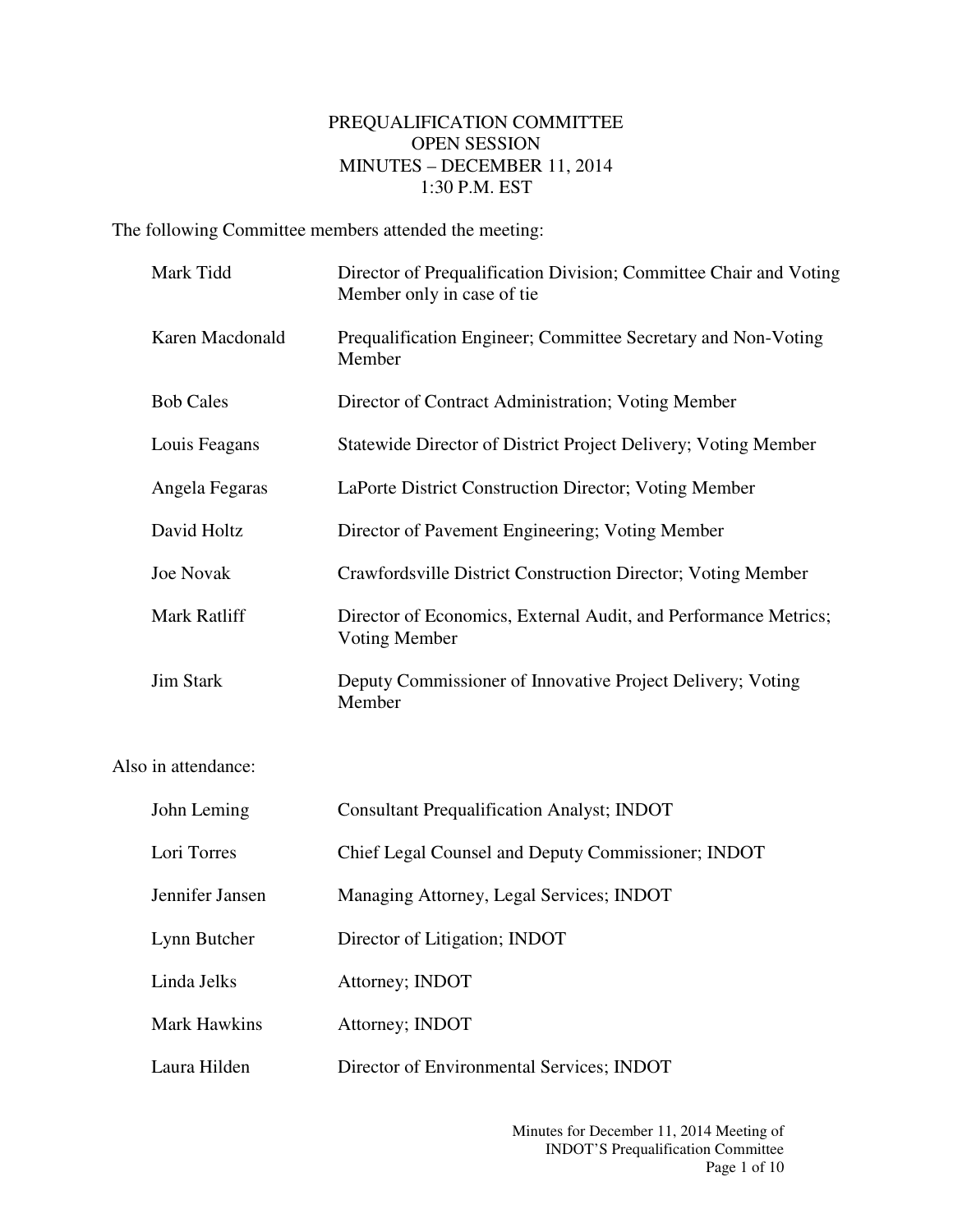| Patrick Carpenter    | Manager of Cultural Resources, Environmental Services Division;<br><b>INDOT</b> |
|----------------------|---------------------------------------------------------------------------------|
| Jeffrey Laswell      | Archaeologist, Environmental Services Division; INDOT                           |
| David Moffatt        | Archaeologist, Environmental Services Division; INDOT                           |
| <b>Matt Coon</b>     | Archaeologist, Environmental Services Division; INDOT                           |
| Joan Widdifield      | Administrative Manager, Contract Administration; INDOT                          |
| Larry Stillwell      | Principal; Archaeological Consultants of Ossian                                 |
| Leslie Lahndt        | Federal Highway Administration (FHWA)                                           |
| Paul Berebitsky      | Indiana Construction Association (ICA)                                          |
| Dan Osborn           | Indiana Construction Association (ICA)                                          |
| <b>Trent Newport</b> | Crossroad Engineers for American Council of Consulting<br>Engineers (ACEC)      |

\*\*\*\*

The Committee reviewed the following agenda items:

- 1. Adoption of September 4, 2014 Open Session meeting minutes
- 2. Force Construction Company, Inc. Status update on performance
- 3. Archaeological Consultants of Ossian Non-performance on INDOT projects and compliance with Section 106 requirements
- 4. Prequalification Committee Procedures and Practices
	- a. Issues and suggestions from members at meeting
	- b. Procedures for submitting issues (2014 proposed revision and 2010 current document)
	- c. Discussion on using performance evaluations at meetings
	- d. Discussion on application of experience reduction factor
	- e. Suggestions on Meeting Procedures (2010 current document)
	- f. Suggestions on Charter (2010 current document)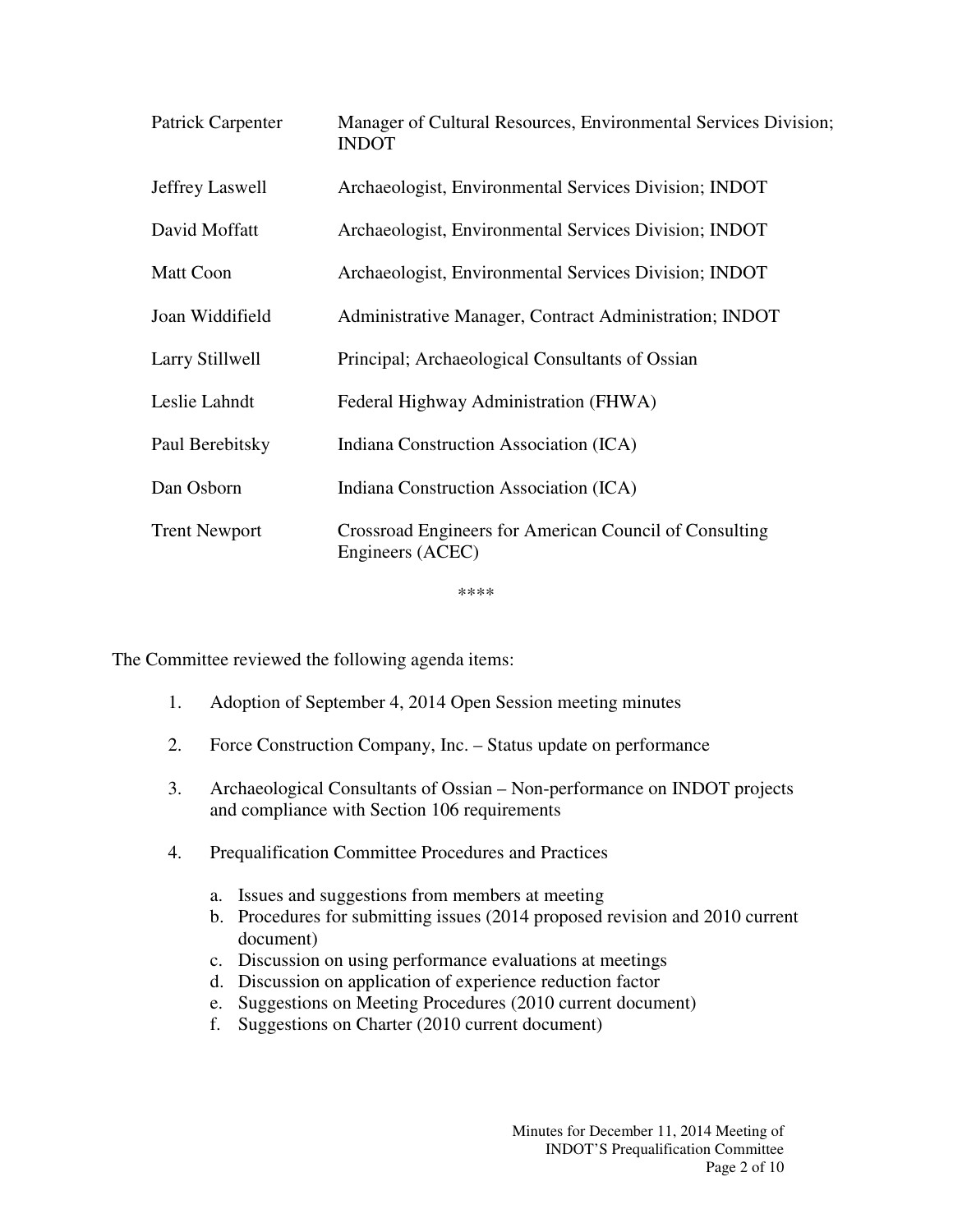## PREQUALIFICATION COMMITTEE MEETING OPEN SESSION DECEMBER 11, 2014

Mr. Tidd, Committee Chair, called the meeting to order at 1:32 p.m. EST. All Committee members were present at this time, except Mr. Stark.

1. Adoption of September 4, 2014 Open Session meeting minutes

Mr. Tidd called for consideration of the meeting minutes from the September 4, 2014 meeting.

Mr. Feagans moved to adopt the meeting minutes from the September 4, 2014 meeting. Ms. Fegaras seconded Mr. Feagan's motion. All members voted in favor. Mr. Tidd stated the minutes would be posted on INDOT's website.

2. Force Construction Company, Inc. (Force) – Status update on performance

Mr. Tidd provided a status update regarding this item. At the September 4, 2014 meeting, the Committee recommended to lift Force's bidding capacity restriction with the understanding that status updates would be provided regarding Force's performance at each meeting over the next year. Since the last meeting, the Prequalification Division received one CR-2 report. Mr. Tidd summarized the report. Force scored a negative one on the report for question D.4, which was "The contractor managed the work to maximize the quality of work and use of good construction practices." The rest of the scores were zeros, which either indicates that they are at standard, or that the question did not apply. Mr. Tidd read the comments on the report, which were, "As a result of poor management and scheduling of bridge construction, the finished surfaces of cast-in-place concrete was less than desired. Early in the life of the contract, the topic of concrete finishing was discussed among both INDOT and Force Construction representatives. INDOT stated that all concrete surfaces shall be rubbed after the forms were removed according to INDOT Standard Specification 702.21. These tasks were never completed as discussed due to the contractor's management choices and/or scheduling. In short, Force Construction responded by stating that they do not rub concrete surfaces anymore. Another similar topic discussed was the need to consistently apply curing compound to cast-in-place concrete. Contractor personnel were not properly maintaining spray nozzles in order to provide an even application of curing compound. Due to the contractor's management choices and/or scheduling, the application of curing compound never improved."

Mr. Tidd stated that no action is to be taken at this time.

Mr. Feagans asked if a running total of the reports can be provided for future meetings.

Mr. Tidd replied that CR-2s will be provided in members' packets in the future.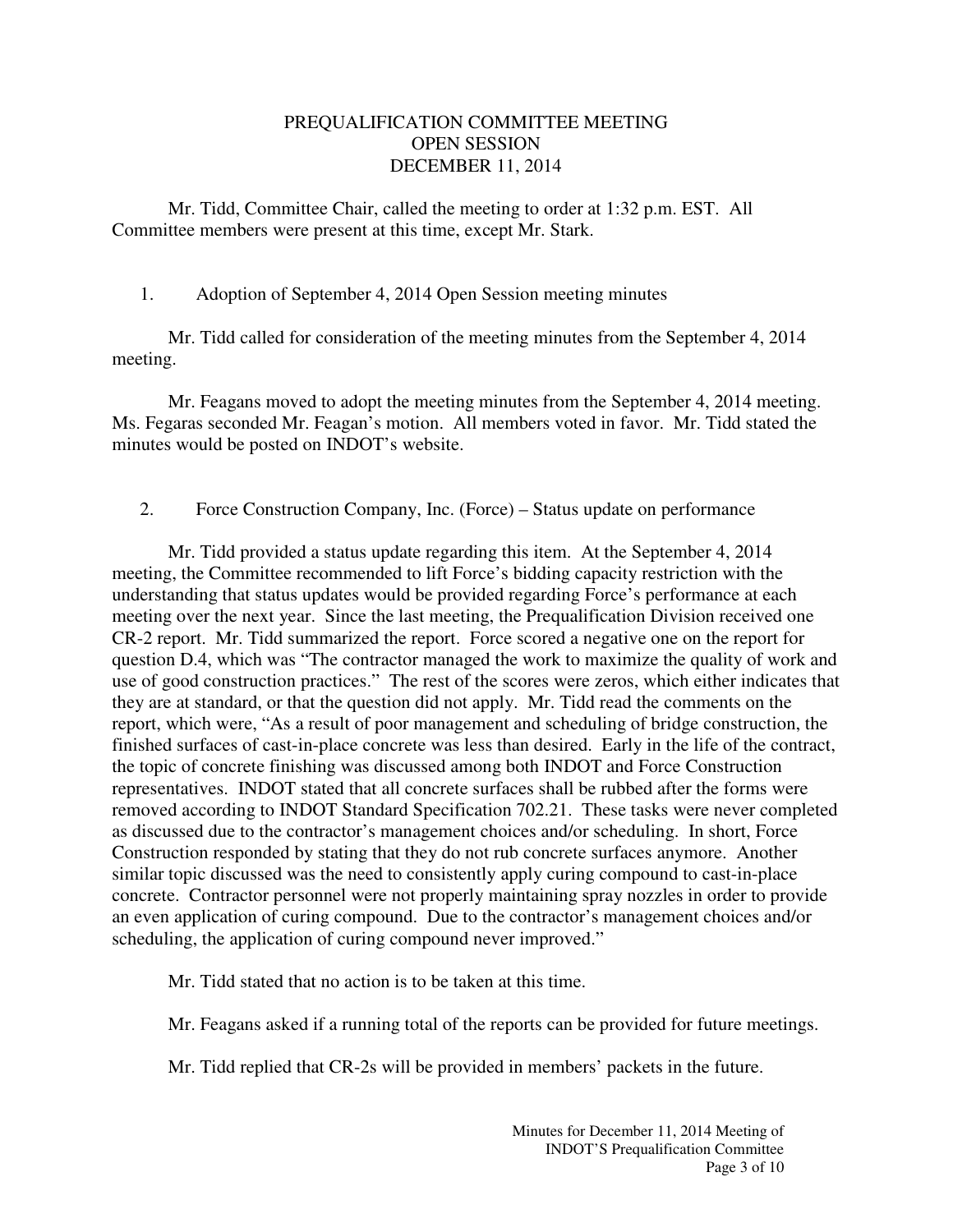NEW ITEM - Mr. Tidd added a new item to the agenda, regarding a status update on Jack Isom Construction Company (Isom).

Mr. Tidd stated that Heather Kennedy, Director of INDOT's Economic Opportunity Division, reported that Isom has not provided the monthly reports showing Isom has paid their subcontractors on a timely basis. Also, Isom has not submitted a QA/QC plan. Both of these items were recommended by the Committee at the September 4, 2014 meeting.

Ms. Fegaras stated she asked her staff to report to her on Isom's performance, but she did not having anything to report today.

3. Archaeological Consultants of Ossian (ACO) – Non-performance on INDOT projects and compliance with Section 106 requirements

Mr. Tidd stated that INDOT'S Cultural Resources Office (CRO) brought this issue to the Committee regarding ACO. Mr. Tidd explained the Committee meeting procedures: a representative from INDOT will have 30 minutes to presents the issue first, the contractor will have 30 minutes to respond, then Committee members may ask questions.

Mr. Hawkins, Attorney with INDOT and appointed to represent CRO in this matter, presented the issue with a slideshow. He stated that CRO recommends that INDOT suspend ACO and Larry Stillwell for one year due to ACO's non-performance on INDOT projects and non-compliance with Section 106 requirements. ACO has had a pattern of non-performance on three projects over the past two years. ACO failed to properly inspect properties and falsified reports in some cases. ACO failed to meet minimum standards of applicable laws and guidelines. ACO's pattern of non-performance exposes INDOT to risks. ACO has cost INDOT in project delays.

Mr. Patrick Carpenter, INDOT's Cultural Resources Manager, continued with the slideshow. He stated that CRO administers Section 106 of the National Historic Preservation Act for FHWA. Section 106 requires that CRO make reasonable and good faith efforts to identify historic properties and consider the effects of projects on properties included in or eligible for the National Register of Historic Places.

Mr. Carpenter stated that ACO was hired to identify historic properties. ACO failed to properly inspect INDOT project areas and falsified work in reports submitted to INDOT. Archaeological consultants are required to 1) make reasonable and good faith efforts to identify historic properties, 2) meet the professional qualification standards per 36 CFR 61, and 3) comply with code of ethics and professional standards in accordance with 312 IAC 21-3-4(h) and IC 14-21-1-31. The Indiana Department of Natural Resources (DNR) Division of Historic Preservation and Archaeology (DHPA) produced the Guidebook for Indiana Historic Sites and Structures Inventory and Archaeological Sites (Guidebook). The guidebook governs archaeological professional standards and code of ethics.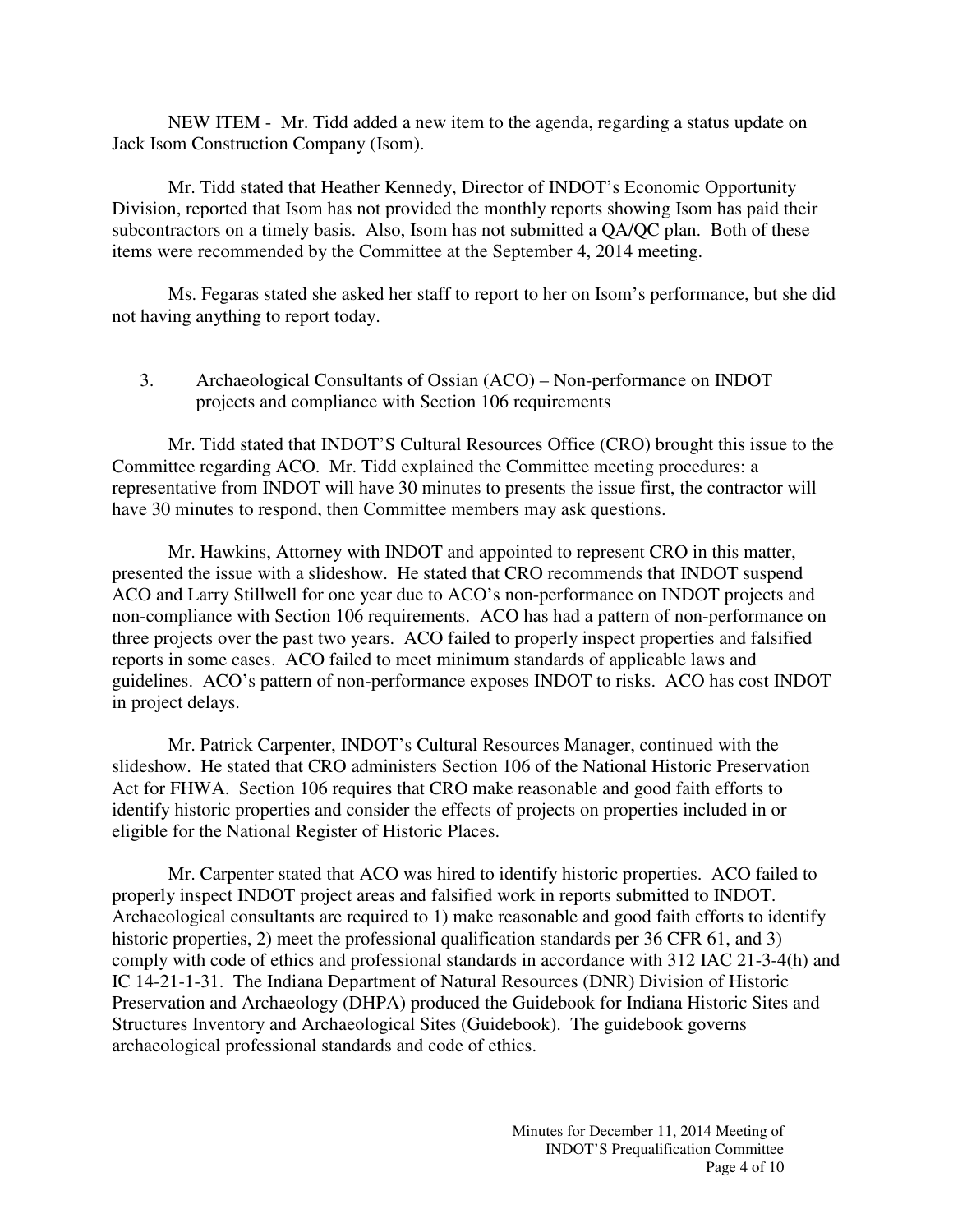Mr. Carpenter stated that ACO has not fulfilled their contractual obligations. ACO misrepresented work on two projects. ACO failed to meet minimum standards on three projects. He stated that there have been other instances where ACO did not meet minimum standards.

Mr. Carpenter stated that the guidebook dictates that shovel probes be placed at a maximum of 15 meter intervals where ground surface visibility is less than 30% and surface slope is less 20% or 11 degrees for Phase I investigations. Shovel probes must be placed at a maximum of 5 meter intervals in areas of previously reported archaeological sites.

Mr. Carpenter stated that on the first project, which was an LPA project, ACO claimed 143 probes were placed in the location of a previously identified site. CRO initially accepted ACO's report, but CRO subsequently visited the site and found only 3 probes. He stated that ACO also reported that they had talked with the property owner. After CRO discovered the discrepancy in the number of shovel probes, Mr. Stillwell acknowledged the report had been fabricated. The LPA could have lost federal funding on this project.

Mr. Carpenter stated that 3.5 acres at this project site were not investigated that should have been, according to the guidebook.

Mr. Carpenter stated that during re-examination of the site, ACO discovered artifacts from the potentially eligible archaeological site, which triggered a Phase II investigation.

Mr. Carpenter stated that the Phase II investigation is more detailed, including determining the sites boundaries. The State Historic Preservation Office (SHPO) requires a work plan for Phase II. ACO's work plan stated that 1) all fills from the units would be screened through ¼ inch wire mesh and 2) the excavation documented through detailed field notes, maps, and scaled photographs. The guidebook also requires that unfinished excavated units must be covered with plastic or tarps immediately or as soon as weather conditions permit.

Mr. Carpenter stated that ACO did not screen the upper plow zone as required in the work plan. An email from Mr. Stillwell acknowledged this fact.

Mr. Carpenter stated that CRO asked ACO to notify them before Phase II began on the project.

Mr. Carpenter stated that ACO did not show all information required by the guidebook when showing pictures in reports. The unit walls were not cleaned, the soil strata was not visible and not described, the scale was not shown, and the north arrow was not shown.

Mr. Carpenter stated that ACO did not cover the excavated units. INDOT found the units filled with rainwater. They had been exposed for four days.

Mr. Carpenter stated that CRO had to micromanage the project. He stated they have not had to do this for other consultants. Mr. Carpenter stated that CRO staff spent an inordinate amount of time to review the project.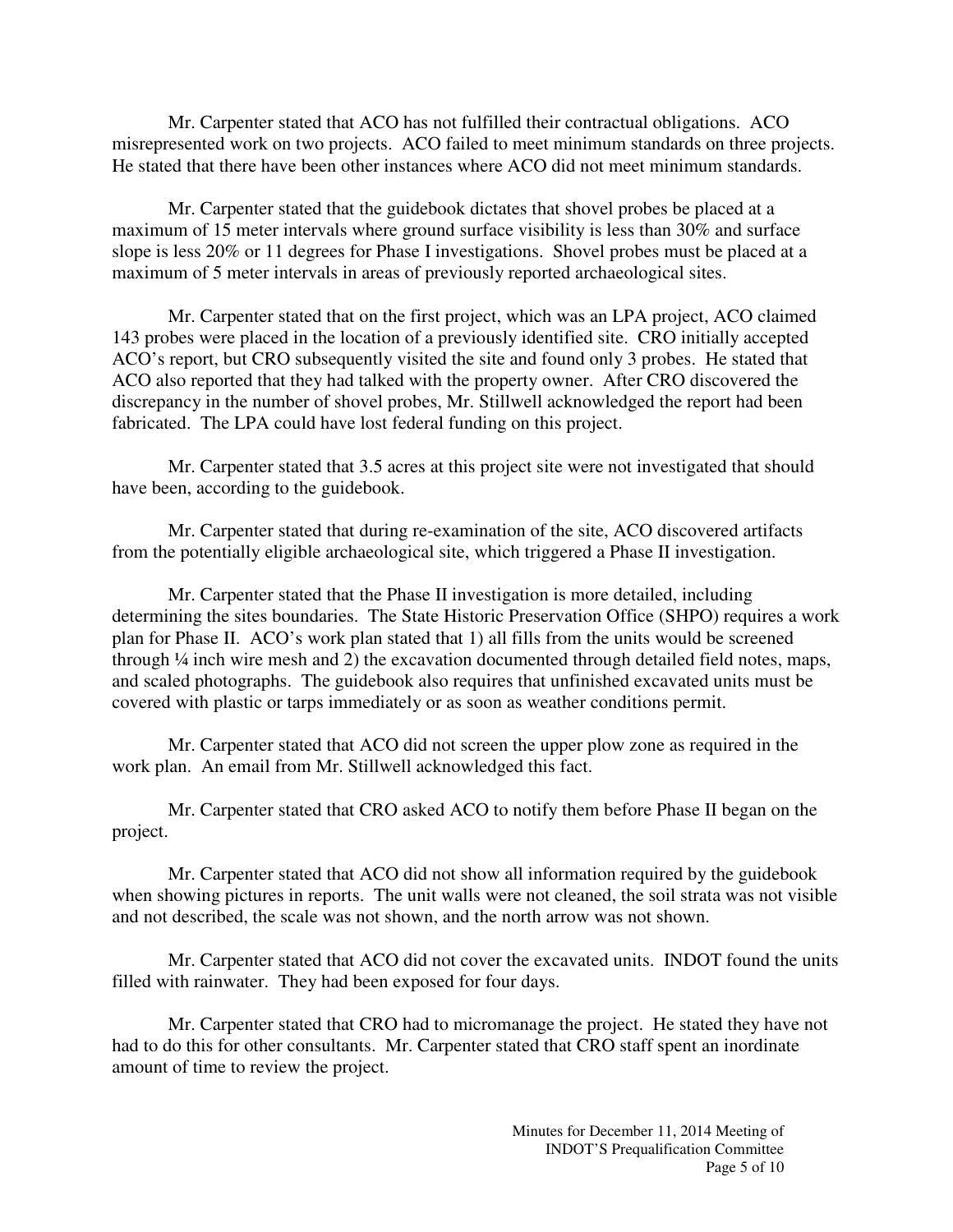Mr. Carpenter stated that ACO reported that 173 shovel probes were done at 15 meter interval for the second project. CRO visited the site and discovered that shovel probes had not been done. Mr. Carpenter stated that ACO admitted that the report was fabricated. Approximately 10 acres were not surveyed.

Mr. Carpenter stated that ACO did not backfill probe holes properly. INDOT found that the project was not properly surveyed. Shovel probes were found near shoulders where area has been disturbed previously, but probes were not found in areas further away. The right-of-way on this project is 75 feet from the centerline.

Mr. Carpenter stated that if there is a previously found site, then the site must be probed on a 5 meter grid. On the third project, ACO thought a site had already been evaluated and determined to not qualify as a historic site; however, that was not the case. A determination had not been made previously.

Mr. Carpenter stated that ACO's failures have exposed INDOT to risk. ACO has falsified two reports, and continually failed to perform duties to minimum standards.

Mr. Hawkins stated that INDOT has been exposed to risks due to these incidents, including possible loss of federal funding. CRO has spent a disproportionate amount of time overseeing ACO's projects.

Mr. Hawkins recommends a one year suspension that applies to ACO or any other firm that hires Mr. Stillwell or uses Mr. Stillwell as a qualifying person for prequalification. He also recommends that ACO and Mr. Stillwell come back to the Committee prior to reinstatement of any prequalification.

Mr. Stillwell provided two handouts for the Committee members. He stated that ACO has been prequalified with INDOT since 2005 and has had contracts with INDOT back to 2003. ACO has performed 28 records checks with no fieldwork required, 88 Phase Ia field reconnaissances on road or bridge projects, 27 Phase Ia field reconnaissances on trail projects, 128 Phase Ia field reconnaissances on borrow or disposal areas, and 4 subsurface reconnaissances and/or Phase II testing projects for a total of 275 projects for INDOT.

Mr. Stillwell acknowledged that those two projects were falsified and claimed that it was because the field crew chief provided the false information. ACO's reports were based on the information the field crew provided. The issues came up after INDOT visited the site. ACO's field chief was let go.

Mr. Stillwell admitted that some things were not done properly. He stated that a bag of artifacts was misplaced and a photo board was not used.

Mr. Stillwell stated he was out of town when he got the call from INDOT about the second project. The report was falsified, but he claimed that it was not a deliberate act.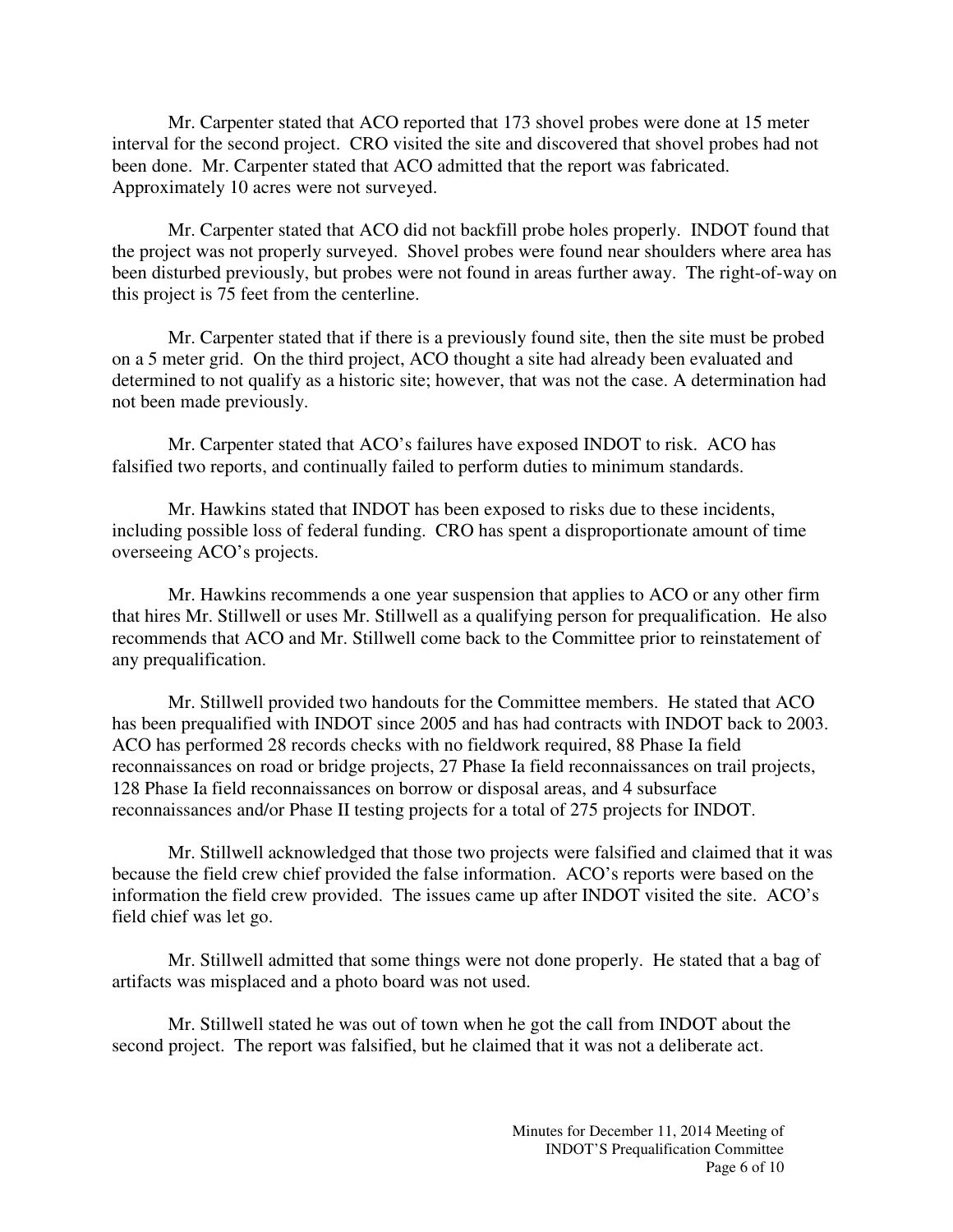Mr. Stillwell stated that the third issue was with the known site. He stated that this site was investigated at least three times. Ball State University did an investigation of the site in 2007, but he could not get a copy of their report. Mr. Stillwell stated that someone from SHPO had investigated the site, but the area had shifted.

Mr. Stillwell stated that he fired Mr. Alan Miller and two other workers. Last month he hired Mr. Keith Lautzenheiser. Mr. Stillwell stated that after the Phase II testing project in Monroe County, he decided that ACO is not set up to do Phase II testing.

Mr. Stillwell stated that he feels a one year suspension is harsh. He suggests a 90 day suspension and a meeting with CRO.

Mr. Feagans asked if ACO went back to the sites to check. Mr. Stillwell stated that he used to not go out to check his staff's work, but he is going out now that these issues came up.

Mr. Holtz asked both Mr. Carpenter and Mr. Stillman what they consider minimum standards.

Mr. Carpenter stated that the principal investigator at the site should be on SHPO's Qualified Professionals Roster.

Mr. Stillwell stated that SHPO and CRO have two different set of standards. Not one of ACO's reports submitted to SHPO has come back. It is a matter of adapting to what INDOT wants and what SHPO wants.

Mr. Holtz asked how many of ACO's 275 projects were under Mr. Miller's responsibility.

Mr. Stillwell replied about one-third.

Ms. Fegaras asked how ACO will assure INDOT that the new staff are performing at standard. Mr. Stillwell stated that he is hiring people that CRO has previously approved. He also stated that he is spot checking the investigations.

Mr. Feagans asked about Mr. Stillwell signing reports without going out to the site. Mr. Stillwell replied that he relied on his crew chief. Mr. Carpenter replied that it might be standard practice. DNR suggests that there should be a qualified field director at the site.

Mr. Carpenter stated he feels there is a pattern of poor behavior. One ACO staff member was at all three sites. ACO should have been aware that there were problems.

Mr. Stillwell stated that he is now taking pictures of all shovel probes.

Mr. Tidd stated that CRO's recommendation is for a one year suspension to include ACO and any company Mr. Stillwell owns or goes to work for as a qualifying person. Also, after the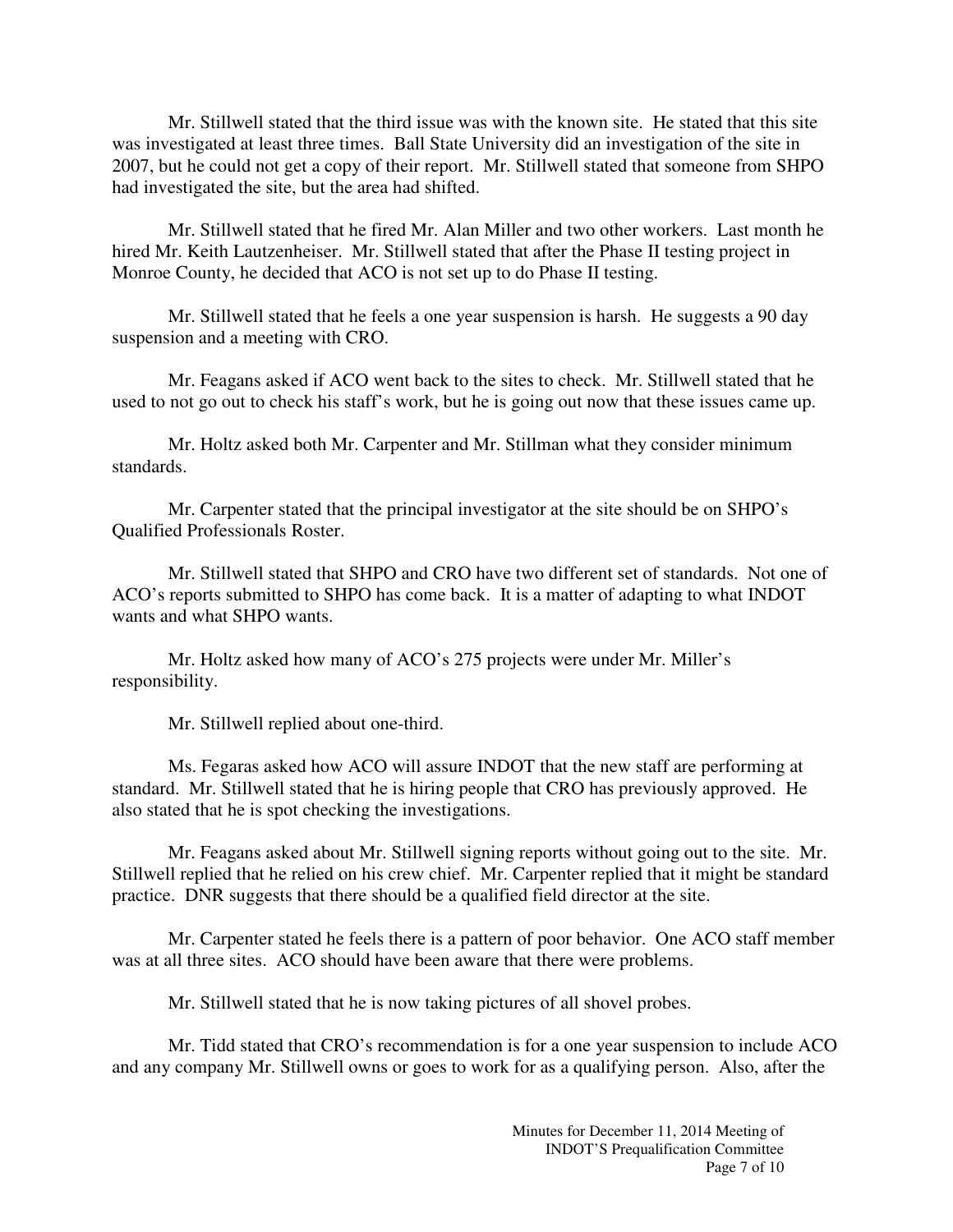suspension, ACO and Mr. Stillwell have to come back to the Committee before becoming prequalified again. Mr. Tidd stated that Mr. Stillwell requested a shorter suspension.

Mr. Cales stated that even though we are only talking about a few projects today, it could be a lot bigger than this. Mr. Tidd asked if ACO has checked any of the other projects that Mr. Miller had supervised to determine if they were done correctly or not. Mr. Stillwell stated he did not go out to visit the other sites. ACO is now taking pictures and he is now visiting sites on current projects.

Ms. Fegaras recommended that a QA/QC plan be submitted and CRO verify that ACO is fallowing it. Mr. Tidd suggested that CRO does not have the time to check all of ACO's projects for QA/QC. Mr. Carpenter suggested that ACO provide examples showing that they are performing better and that ACO has a qualified person on site. Also ACO should notify CRO when they are onsite and when they are done so that CRO can spot-check some sites. He also suggested that ACO be required to attend Section 106 training.

Mr. Stark showed up to the meeting, and agreed to abstain from voting on this issue.

Mr. Feagans moved to recommend to the Commissioner to suspend ACO's prequalification for one year with the opportunity to review again as early as six months at ACO's request; also require Section 106 training, require ethics training for all staff at ACO, require ACO submit examples of recent work completed to show how ACO is performing (a significant amount and reasonably approved by CRO), require the field director must be from the Qualified Professional Roster from DHPA, and submit a formal QA/QC plan to be reviewed by CRO. CRO and the Prequalification Division should review the request before coming back to Committee.

Mr. Novak seconded Mr. Feagans' motion.

Mr. Ratliff moved to recommend removing the one year suspension. He suggested to make it indefinite, but to have ACO meet the remaining requirements.

Ms. Fegaras asked if six months is long enough.

Mr. Tidd stated that CRO should report that either ACO has showed that they have made changes, they have not made changes, or there are not sufficient examples to show that they have made changes.

No one seconded Mr. Ratliff's amended motion.

Mr. Leming informed Mr. Tidd that LPAs require that consultants be prequalified with INDOT. Mr. Holtz asked ACO if they have work with other entities. Mr. Stillwell replied yes.

Mr. Tidd asked for a call to vote on Mr. Feagans' motion.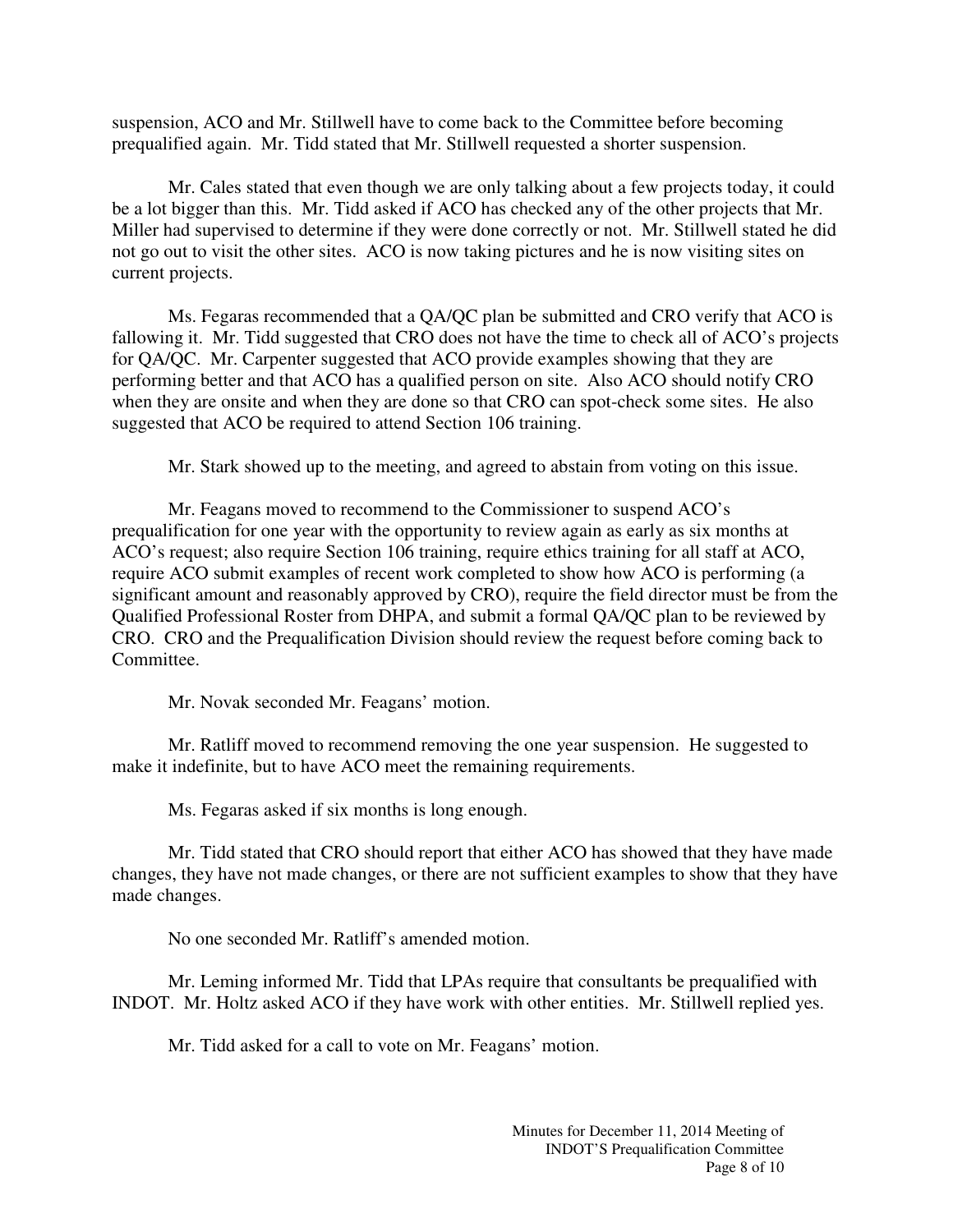All members voted in favor of Mr. Feagans' recommendation, except Mr. Stark who abstained.

Mr. Tidd stated that this recommendation will go to the Commissioner for his review and approval. We will send a letter to Mr. Stillwell afterwards.

- 4. Prequalification Committee Procedures and Practices
	- a. Issues and suggestions from members at meeting

Ms. Fegaras suggested the Prequalification Division provide education at the district Construction Conferences. Possibly hold a meeting in the IGC South building.

b. Procedures for submitting issues (2014 proposed revision and 2010 current document)

Mr. Stark brought up the dispute resolution process and suggested that coming to the Prequalification Committee should be the last step. This issue procedure should only be used after the issue goes through the dispute resolution process.

Mr. Tidd stated that there may be an emergency case. Another case is when the Prequalification Division denies an application.

Mr. Novak suggested the dispute resolution process be added to the checklist attached to the issue procedure document.

Mr. Tidd, Mr. Feagans and Mr. Holtz discussed the dispute resolution process. INDOT is required to follow it, but the contractors and consultants are not required to follow it, and INDOT cannot hold it against them in regards to prequalification.

Ms. Torres suggested that the document be redrafted and resubmitted at the next meeting.

c. Discussion on using performance evaluations at meetings

No discussion on this subject.

d. Discussion on application of experience reduction factor

No discussion on this subject.

e. Suggestions on Meeting Procedures (2010 current document)